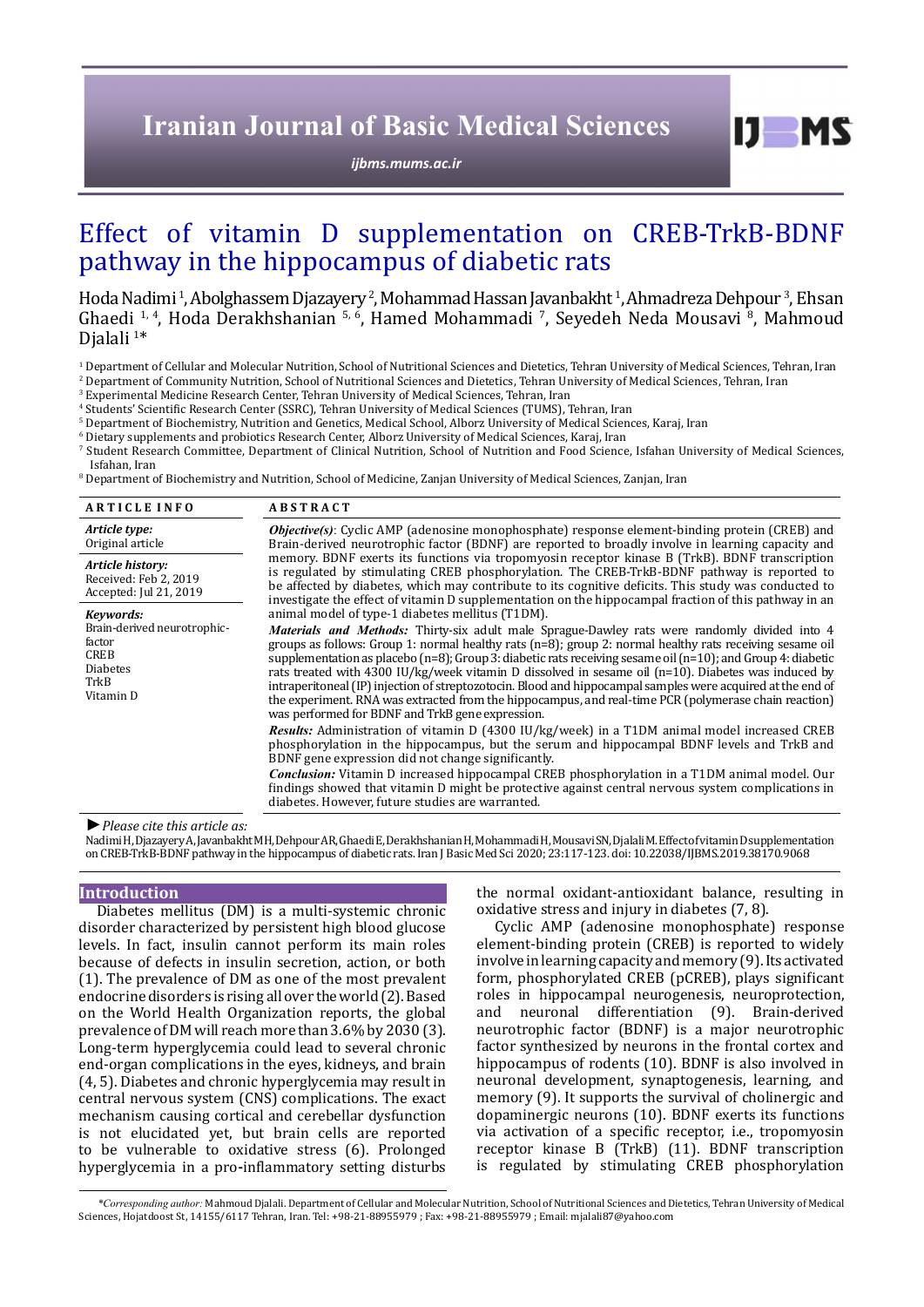(12). BDNF, TrkB, and its downstream target CREB are reported to be involved in depression, as well (13). Both BDNF and CREB, through anti-apoptotic family members, lead to neuronal survival (14)*.* Several studies found that oxidative stress decreases antioxidant enzymes and BDNF levels and impairs the mitochondrial function (12). CREB expression is also decreased following an increase in ROS and other inflammatory insults. In diabetes, hyperglycemia, advanced glycation end-products (AGE), lipids, and chemokines all increase the intracellular oxidant load (15). CREB has been recognized as an important transcriptional factor for preserving an effective glucose sensing, insulin secretion, insulin gene transcription, and β-cell survival. CREB activates the transcription of target genes in β-cells in response to different stimuli, including glucose, incretin hormones, and growth factors. These activation mechanisms, including a diverse spectrum of protein kinases and their cofactors, allow CREB to modulate the expression of crucial genes such as insulin or insulin receptor substrate (16). On the other hand, decreased pCREB is identified as one of the main reasons for cognitive decline in diabetes, maybe through decreased insulin levels (17, 18). Several studies have investigated the association between BDNF and diabetes in experimental and clinical diabetes (19). Low BDNF levels are reported in diabetic humans and mice (19). According to published reports, it seems that diabetes decreases BDNF levels by increasing oxidative stress or by other independent mechanisms of oxidative stress. Therefore, restoration of the redox state in diabetes may restore low BDNF levels, which can prevent complications associated with diabetes and the development of neurodegenerative diseases (19).

Vitamin D (cholecalciferol) is a fat-soluble vitamin with a well-known role in calcium metabolism as well as insulin secretion and synthesis (20). Vitamin D receptors (VDR) are identified in different areas of the brain, like the prefrontal cortex, hippocampus, thalamus, and hypothalamus. Vitamin D3 may protect the structure and integrity of the neurons through detoxification pathways and neurotrophin synthesis (21)*.* Besides its antioxidant effects, increased BDNF and CREB expression levels are reported in experimental studies of the brain function (21, 22).

This study was conducted to investigate the possible neuroprotective effects of vitamin D in an animal model of type-1 DM with distinct concerns regarding its possible mechanism of action through the CREB-trkB-BDNF pathway in the hippocampus.

# **Materials and Methods**

#### *Experimental animals*

Thirty-six adult male Sprague–Dawley rats weighing 150–250 g were purchased from the Central Animal House, School of Pharmacology, Tehran University of Medical Sciences (TUMS), Tehran, Iran. All experimental animals were kept in standard cages under approved conditions, including an environmental temperature of 22±2 ° C and humidity of 55–65% with a 12-hr lightdark cycle. All animals had *ad libitum* access to a usual animal diet (Pars Dam Co, Tehran, Iran) and tap water.

The animals were housed in separate cages in groups of four. All experimental procedures were in accordance with the standards of animal care approved by the Institutional Animal Care and Use Committee of TUMS (ethics code 28826/103/01/94).

### *Induction of type-1 diabetes model*

In the present study, type-1 diabetes was induced by an intraperitoneal (IP) injection of streptozotocin (STZ) (50 mg/kg) (Sigma-Aldrich Co. St Louis, MO, USA). The rats were fasting overnight before induction, and a single-dose of STZ dissolved in 0.1 M cold sterile sodium citrate buffer (PH: 4.5) was injected to all animals except the control rats. The development of T1DM was evaluated by fasting blood sugar (FBS) measurements. For this purpose, blood samples obtained from the tail veins were tested for FBS 72 hr after STZ injection by a glucometer (Bionime GM300, Swiss Design, Berneck, Switzerland). FBS levels of more than 250 mg/dl were considered diabetic. Other animals with no diabetes induction were excluded from the following experiments. Rats in the healthy control group received 1 ml sterile citrate buffer alone through an IP injection.

#### *Study design*

After two weeks of adaptation, the rats were divided into the following groups using a block randomization method:

• Group I (n= 8): Normal Control (NC) rats (1 ml sodium citrate through IP injection)

Group II ( $n= 8$ ): NC rats receiving sesame oil (SO) (1 ml sodium citrate and 0.5 ml sesame oil through IP injection)

Group III ( $n=10$ ) : DM rats treated with SO (0.5) ml sesame oil through IP injection)

Group  $4$  (n= 10): DM rats treated with vitamin D (4300 IU/rat/week vitamin D (Osveh Co., Iran) dissolved in 0.5 ml sesame oil through IP injection)

All groups were treated with sesame oil or vitamin D for 4 weeks. In diabetic groups, two rats died during the study period; therefore, the analysis was performed for 32 rats. Twenty hours before the last food intake, the animals were kept fasting overnight. All rats were sacrificed after anesthetization by IP injection of ketamine (50 mg/kg) and xylazine (30 mg/kg). Blood samples were collected by heart puncture. The samples were promptly transferred to centrifuge tubes and centrifuged at 3500 rpm for 20 min. Serum samples were kept at -70 ° C until biochemical analysis. Bodyweight and food intake were recorded weekly during the experiment.

#### *Hippocampus sample preparation*

Hippocampus samples were taken from all rats for measuring the total protein of phosphorylated CREB, BDNF, and trkB messenger ribonucleic acid (mRNA) expression. Fifty milligrams of hippocampus samples were diluted in 10 ng phosphate-buffered saline (PBS) (PH=7.4) and then homogenized by a homogenizer. The samples were centrifuged at 2000–3000 RPM for 20 min and the supernatants were collected carefully for measuring the total protein of phosphorylated CREB,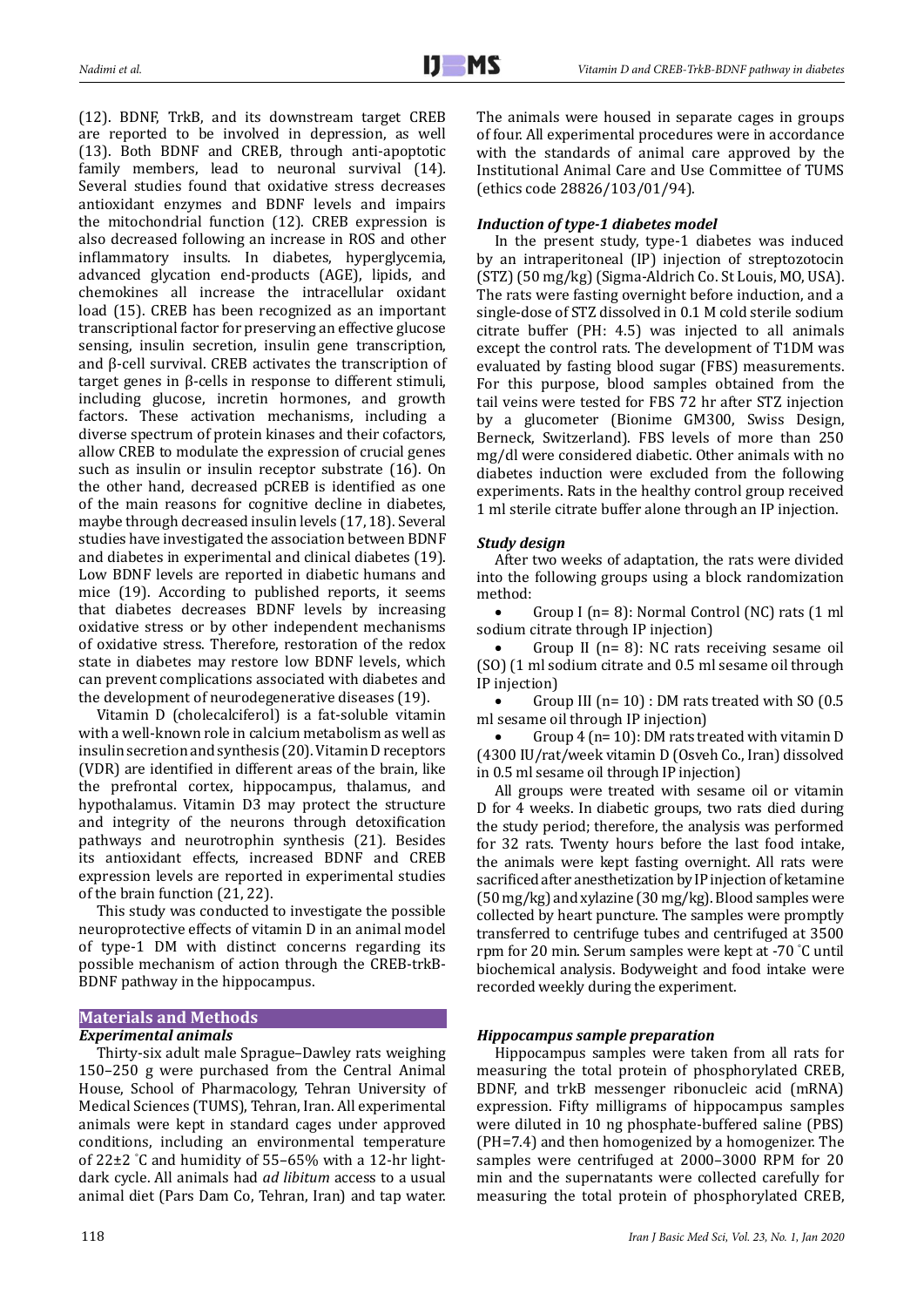

**Table 1.** The sequences of primers used for real-time PCR reactions

| Primer      |         | Sequence $(5' \rightarrow 3')$ |  |  |
|-------------|---------|--------------------------------|--|--|
| TrkB        | Forward | 5'- TGACGAGTTTGTCCAGGAGA -3'   |  |  |
| Hippocampus | Reverse | 5'- TTGCTGCTCTCATTGAGGC -3'    |  |  |
| <b>BDNF</b> | Forward | 5'-GGACATATCCATGACCAGAAAGA-3'  |  |  |
| Hippocampus | Reverse | 5'-GGCAACAAACCACAACATTATCG-3'  |  |  |
| GAPDH       | Forward | 5'-CATTCTTCCACCTTTGATGCTG-3'   |  |  |
|             | Reverse | 5'-TGGTCCAGGGTTTCTTACTCC-3'    |  |  |

BDNF: Brain-derived neurotrophic factor; TrkB: tropomyosin receptor kinase B (TrkB); GAPDH: glyceraldehyde 3-phosphate dehydrogenase

BDNF, and trkB mRNA expression. All samples were kept at -80 ° C.

#### *Biochemical measurements:*

FBS was measured by an enzymatic method and glucose oxidase method (Pars Azmoon kit, Iran). Serum vitamin D was measured using a commercial ELISA kit (Immunodiagnosticsystems (IDS) CO, London,UK) and expressed as ng/ml. Hemoglobin A1c (HbA1C) was measured before serum separation by an auto-analyzer using a commercial kit (BT-1500, Biotecnica Instruments, Italy). The circulating insulin level was evaluated by an ELISA kit (Mercodia Corporation, Uppsala, Sweden). This kit had an assay sensitivity of 1 mIU/ml. Intra-assay and inter-assay coefficient of variation (CV) were 2.1% and 6.5%, respectively. The total protein of phosphorylated CREB in the hippocampus was measured by an ELISA kit (Mercodia, Uppsala, Sweden). Serum BDNF was also measured by the ELISA method (Mercodia, Uppsala, Sweden), and the results are presented as ng/ml.

# *RNA extraction and real-time PCR gene expression quantification*

The extraction of cytoplasmic RNA from prepared tissue samples was performed using the RiboEx isolation kit (QIAGEN, Lilden, Germany) according to the manufacturer's protocol. The sequences of primers used for real-time PCR reactions are presented in Table 1. The quality and the quantity of the extracted RNA were evaluated by a NanoDrop spectrophotometer (Thermo Fisher Scientific, San Jose, CA, USA). cDNA was synthesized using the QuantiTect Reverse Transcription Kit (Takara-Clontech, Tokyo, Japan). Quantitative realtime PCR was performed using the SYBR Premix Ex Taq II (Takara-Clontech, Tokyo, Japan). The gene expression changes compared to the housekeeping glyceraldehyde 3-phosphate dehydrogenase (GAPDH) gene were measured by the  $2^{\Delta C t}$  method (23).

# *Statistical analysis*

The data are expressed as mean±standard deviation (SD). The Kolmogorov-Smirnov test was applied to check the normality of the data. One-way analysis of covariance (ANCOVA) followed by the Bonferroni *post hoc* test was used for data analysis. All analyses were adjusted for weight and food intake. *P*-values less than 0.05 were considered significant. SPSS version 17.01 (SPSS Inc., Chicago, USA) was used for statistical analysis.

#### **Results**

# *Effects of vitamin D supplementation on body weight, food intake, glycemic indices, and serum vitamin D level*

After induction of diabetes, body weight decreased in the diabetic control group compared to the healthy control group (*P*-value>0.05) (Table 2). However, vitamin D supplementation in T1DM-induced rats did not change body weight significantly compared to diabetic controls; however, the weight of the DM-Vit D group remained significantly lower than the healthy control group (*P*-value<0.05).

Table 2 shows the food intake, FBS, HbA1c, glycated albumin, serum insulin, and serum vitamin D of all experimental groups before and after intervention. Induction of diabetes led to a significant increase in FBS and HbA1C compared to the healthy control group (*P*-value<0.05). After the intervention, the results showed that administration of vitamin D did not change the FBS level compared to the DM group; however,

**Table 2.** Glycemic indices, food intake, body weight, serum vitamin D, and serum BDNF in different experimental groups of Sprague–Dawley rats

| Variable             | NC                | $NC + SO$        | <b>DM</b>                         | $DM+V$ it D                  | $P$ value |
|----------------------|-------------------|------------------|-----------------------------------|------------------------------|-----------|
| Initial Weight (g)   | $239.4 \pm 1.01$  | $241.2 \pm 1.64$ | $241.53 \pm 2.04$                 | $240.14 \pm 6.5$             | 0.59      |
| Final weight (g)     | $248.7 \pm 1.009$ | $249.6 \pm 0.90$ | $215.97 \pm 51.70$ <sup>a,b</sup> | $217 + 25.29$ <sup>a,b</sup> | 0.04      |
| Food intake (g/day)  | $25.02 \pm 0.02$  | $24.66 \pm 1.29$ | $31.17 \pm 3.64$ <sub>a,b</sub>   | $29.86 \pm 1.23$ a,b         | < 0.001   |
| FBS (mg/dl)          | $58.12 + 8.45$    | $50.62 \pm 2.66$ | $349.50 + 32.25$ a,b              | $320.62 \pm 52.49$ a,b       | < 0.001   |
| HbA1c (%)            | $4.09 \pm 0.70$   | $3.92 \pm 0.83$  | $8.92 \pm 0.64$ a,b               | $7.02 \pm 0.51$ a,b,c        | < 0.001   |
| Insulin              | $2.30 \pm 0.50$   | $2.25 \pm 0.50$  | $1.16 \pm 0.94$ a,b               | $1.01 \pm 0.49$ a,b          | < 0.001   |
| Glycosylated Albumin | $20.24 \pm 1.69$  | $18.58 \pm 6.94$ | $16.85\pm4.82$                    | $20.03\pm4.23$               | 0.51      |
| Serum Vit D (ng/ml)  | 28.98±3.44        | $26.67 \pm 4.30$ | $27.60\pm 6.5$                    | $40.74 \pm 2.16$ a,b,c       | < 0.001   |
| Serum BDNF           | $1.02 \pm 0.15$   | $1.11 \pm 0.08$  | $0.95 \pm 0.34$                   | $0.88 \pm 0.18$              | 0.18      |

Results are expressed as mean±SD, one-way ANOVA, and *post hoc* Bonferroni test. DM: diabetes mellitus, FBS: fasting blood sugar, BDNF: brainderived neurotrophic factor, NC: normal control, SO: sesame oil. a *P*<0.05 compared with the control group, b *P*<0.05 compared with the control group with sesame oil. c *P*<0.05 compared with the diabetic control group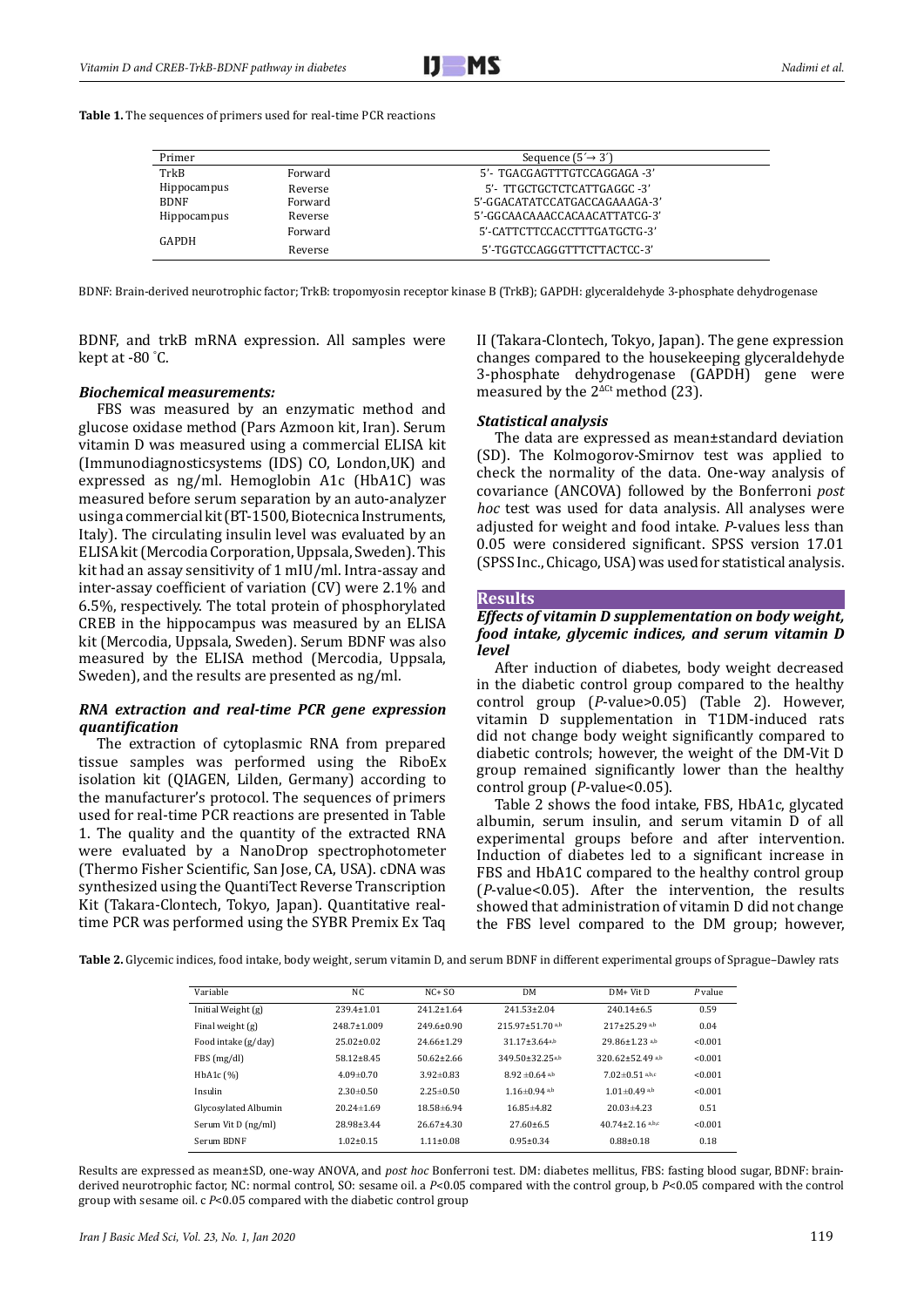



**Figure 1.** Total hippocampal BDNF protein in different experimental groups of rats. Results are expressed as mean±SD, one-way ANOVA, and *post hoc* Bonferroni test. There were no significant differences between groups. DM: diabetes mellitus, NC: normal control; SO: sesame oil; BDNF: brain-derived neurotrophic factor

HbA1C decreased significantly in comparison with the DM group. T1DM induction also decreased the serum insulin level in the DM group compared to the control group. Vitamin D administration did not change serum insulin in diabetic mice compared to the DM control group. Glycated albumin did not change significantly among experimental groups (*P*-value>0.05). Food intake was not significantly different between experimental groups at the beginning of the study as well (*P*-value >0.05). Induction of diabetes significantly increased food intake in the DM group, which did not change after administration of vitamin D; however, food intake was significantly higher in the DM group compared to the control group (*P*-value<0.05). Therefore, vitamin D supplementation in diabetic rats did not affect food intake significantly. As anticipated, administration of vitamin D in diabetic rats increased the serum level of vitamin D significantly compared to healthy and diabetic control groups (*P*-value<0.05).

# *Effects of vitamin D administration on serum BDNF*

As outlined in Table 2, induction of diabetes using STZ did not change serum BDNF significantly. Furthermore, administration of vitamin D for 4 weeks did not significantly change this variable in diabetic rats (*P*-value>0.05).

# *Effects of vitamin D administration on hippocampus total protein of phosphorylated CREB and BDNF*

Total hippocampal BDNF protein did not change after induction of diabetes (2.38±0.75 ng/mg), and differences

**Figure 2.** Hippocampal phosphorylated CREB in different experimental groups of rats. Results are expressed as mean±SD, oneway ANOVA, and *post hoc* Bonferroni test. DM: diabetes mellitus, NC: normal control, SO: sesame oil; CREB: cAMP-response-element binding protein a *P*<0.05 compared with the control group, b *P*<0.05 compared with the control group with sesame oil. c *P*<0.05 compared with the diabetic control group

were not significant compared to the healthy control group (3.14±0.91 ng/mg). Administration of vitamin D after induction of diabetes also did not change total hippocampal BDNF protein (2.79±1.35 ng/mg) (*P*-value >0.05) (Figure 1). However, induction of diabetes significantly decreased hippocampal phosphorylated CREB. In addition, administration of vitamin D in diabetic rats significantly increased hippocampal phosphorylated CREB in VitD + DM group compared to the diabetic (DM) and healthy control groups (*P*-value <0.05) (Figure 2).

#### *Effects of vitamin D supplementation on BDNF and TrkB gene expression in hippocampus tissue*

Real-time polymerase chain reaction (PCR) revealed that TrkB gene expression did not change in the hippocampal tissue of DM rats after induction of DM compared to the normal control group (Table 3). Administration of vitamin D after DM induction did not lead to significant changes in TrkB gene expression compared to the diabetic control group, either. In addition, there were no significant differences in the TrkB gene expression compared to GAPDH between DM + Vit D and healthy control groups. BDNF gene expression in the hippocampus tissue did not change after DM induction in the DM group, either. Vitamin D supplementation in the DM + Vit D group did not change the BDNF gene expression in the hippocampus tissue compared to the diabetic control group (DM group) (Table 3).

**Table 3.** Hippocampal concentration of phosphorylated CREB and BDNF total protein and gene expression of trkB and BDNF in different experimental groups of rats

| Variable                          | NC.               | $NC + SO$         | DM                      | DM+ Vit D                       | P-value |
|-----------------------------------|-------------------|-------------------|-------------------------|---------------------------------|---------|
| Phospho-CREB (ng/mg)              | $24.48\pm2.39$    | $31.22 \pm 5.1$   | $16.79 \pm 5.9^{\circ}$ | $39.01 \pm 8.18$ <sup>a,c</sup> | <0.001  |
| trkB expression $(2 \text{ Act})$ | $0.052 \pm 0.023$ | $0.116 \pm 0.119$ | $0.078 \pm 0.118$       | $0.042 \pm 0.035$               | 0.32    |
| BDNF expression $(2 \text{ Act})$ | $0.023 \pm 0.017$ | $0.014 \pm 0.009$ | $0.008 \pm 0.007$       | $0.009 \pm 0.005$               | 0.28    |

Results are expressed as mean±SD, one-way ANOVA, and *post hoc* Bonferroni test. DM: diabetes mellitus, NC: normal control, SO: sesame oil; BDNF: brain-derived neurotrophic factor; TrkB: Tropomyosin receptor kinase B; CREB: cAMP-response-element binding protein, a *P*<0.05 compared with the control group, b *P*<0.05 compared with the control group with sesame oil. c *P*<0.05 compared with the diabetic control group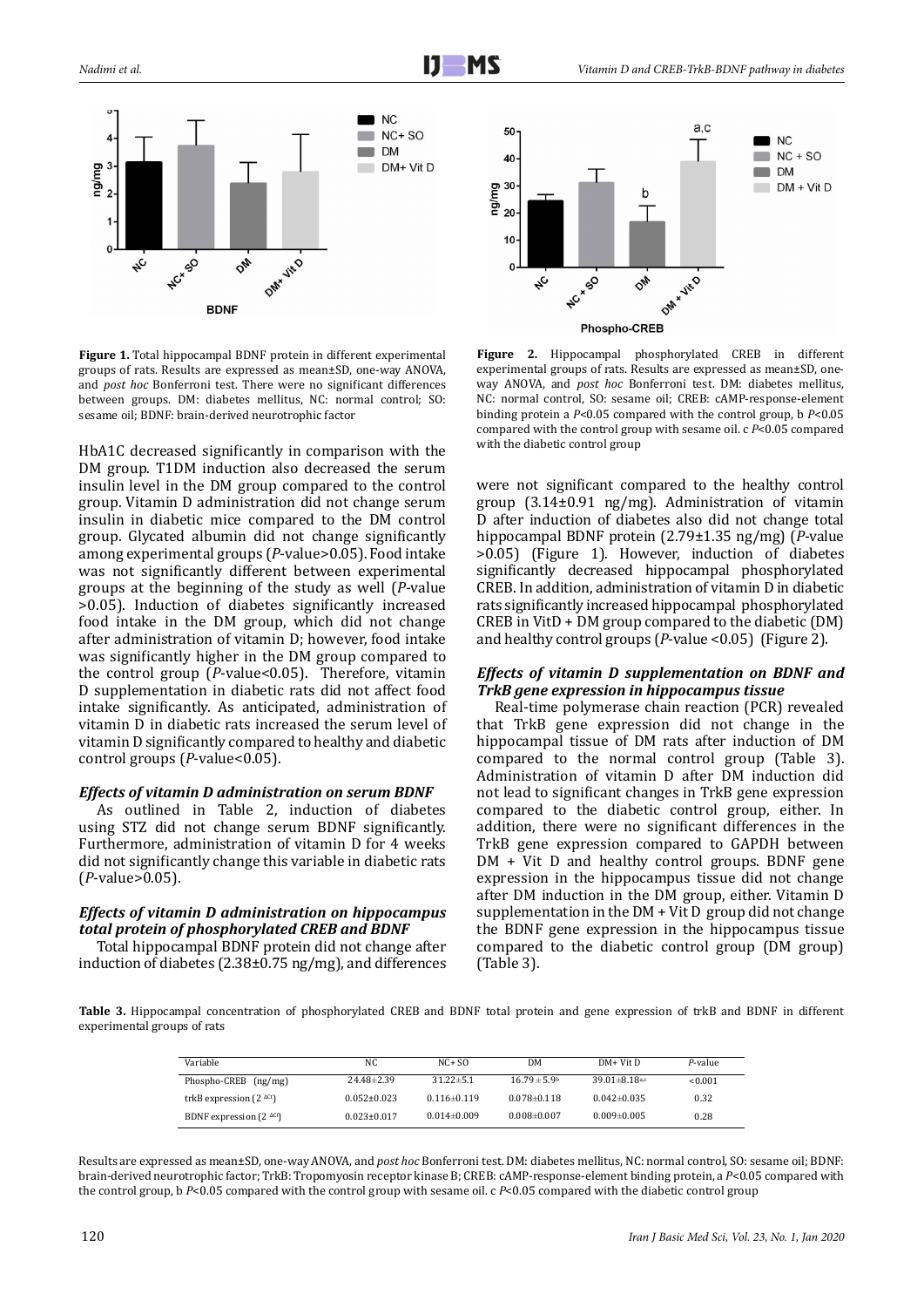# **Discussion**

Our results showed that after induction of diabetes, FBS, and HbA1C increased, and serum insulin decreased significantly, but glycosylated albumin and serum BDNF did not change significantly. Among factors evaluated in the hippocampus, only phosphorylated pCREB decreased significantly while the gene expression of BDNF and TrkB and total BDNF protein did not change. Administration of vitamin D only improved serum vitamin D and recovered pCREB. HbA1c improved partially, while FBS and insulin did not change significantly; other variables remained non-significant following the intervention in rats.

Several studies found an association between DM and cognitive impairment, Alzheimer's disease, and depression (24). The high incidence of cognitive impairment in DM has raised a great deal of concern. Although the underlying mechanism is not fully understood, hippocampal neuroplasticity and neurogenesis are reported to be sensitive to many pathogenic and stress factors (25). Decreased dendritic branching, hippocampal apoptosis, and reduced hippocampal volume are frequently observed in diabetic patients and diabetic animals (25). Previous studies found that DM-related neurological complications could be due to reduced BDNF concentrations in the CNS (26). BDNF is a major neurotrophic factor (10) involved in neuronal development, synaptogenesis, learning, and memory (9). The actions of BDNF are modulated by its specific receptor, TrkB, which in turn, phosphorylates and activates the transcription factor CREB. pCREB enhances the transcription of many genes, including BDNF itself. Both BDNF and CREB, through the mediation of antiapoptotic family members, lead to neuronal survival (14)*.* BDNF is mainly produced in the hippocampus and can pass through the brain-blood-barrier (27). The association between BDNF and diabetes has been investigated in experimental and clinical diabetes (19), and low BDNF serum levels have been reported in diabetic humans and mice (19). Furthermore, low BDNF is associated with cognitive impairment in DM patients (28). The expression of CREB and blood levels of BDNF decrease by oxidative stress and overproduction of reactive oxygen species (ROS) and other inflammatory insults (12). Hyperglycemia, AGEs, lipid peroxidation, and chemokines all increase the intracellular oxidant load, which can decrease the BDNF blood level *in situ*. (15). Our results showed that neither BDNF serum level or hippocampal gene expression changed after DM induction. It should be noted that a previous study found that in the RIN5F cell line, only 40 nM of STZ decreased the BDNF expression while STZ at a concentration of 20 nM did not change BDNF gene expression (29); therefore, the exact dose of STZ that can decrease BDNF expression has not been identified yet. In this study, we found that phosphorylated CREB decreased significantly following DM induction. In line with our findings, previous studies reported similar results indicating that STZ induction significantly lowered pCREB (30, 31). Decreased pCREB has been recognized as one of the main reasons for cognitive decline in diabetes. The exact mechanism is not fully understood, but decreased insulin level is suggested as insulin could increase pCREB via MAPK

signaling (17, 18). The results of this study showed that the serum level of insulin decreased significantly after T1DM induction.

Vitamin D deficiency has been identified as one of the main risk factors for dementia. In addition, diabetic neuropathy is reported to be associated with vitamin D deficiency (32, 33). Different antioxidant compounds have been investigated for their possible favorable effects on the BDNF level in diabetes. An interaction between curcumin and dopaminergic receptors, CREB, and phospholipase C is proposed, which can decrease the cortical and cerebellar dysfunction in DM. Therefore, curcumin is suggested as a protective agent against CNS complications in diabetes (6). According to one study, curcumin decreases the oxidative state and restores BDNF levels in DM (34). Other flavonoids like naringenin and tea polyphenols are reported to possess protective effects against oxidative stress-triggered cognitive impairment through up-regulating the protein kinase B(AKT)/CREB/BDNF signaling pathway (12). Administration of vitamin D significantly increased phosphorylated CREB in the hippocampus of T1DM rats. However, BDNF expression, hippocampal TrkB protein, and hippocampal BDNF protein did not change significantly after vitamin D administration. Other *in vitro* studies have reported that phosphorylated CREB increases significantly after treatment with vitamin D in the muscle cell line. The effect of vitamin D supplementation on BDNF protein and BDNF gene expression was inconsistent. Co-administration of vitamin D with a high-fat diet in rats increases the BDNF level in the hippocampus; however, blood levels decreased following the intervention (35, 36). In another *in vivo* study, blood BDNF decreased following aerobic exercise and vitamin D supplementation in ovariectomized rats (37). Treatment of neural stem cells with vitamin D increases BDNF gene expression (38). However, in a Parkinson animal model, calcitriol administration did not change the BDNF level in the hippocampal nuclei (39). In a brain stroke model, vitamin D did not change the BDNF gene expression in brain cortical cells (40). Other *in vitro* studies also showed that despite increased neurotrophin (NT)-4 and NT3 gene expression, BDNF gene expression did not change following vitamin D administration (41). In this study, we investigated the effect of vitamin D administration on the hippocampal CREB-TrkB-BDNF pathway in T1DM rats for the first time.

VDR and alpha-1-hydroxylase activate vitamin D to its activated form in different areas of the CNS, especially the hippocampus. Vitamin D3 may protect the structure and integrity of neurons through detoxification pathways and neurotrophin synthesis (21). Other pathways, including inducible nitric oxide synthase (iNOS), neurotrophin 3 (NT3), and nerve growth factor (NGF), also have neuroprotective effects (42, 43). Different molecular pathways like MAPK and protein kinase A (PKA) are reported to phosphorylate and activate CREB. Vitamin D acts through binding to VDR. VDR *in situ* results in MAPK activation, which can increase CREB phosphorylation leading to enhanced TrkB and BDNF gene expression (44, 45).

Our study had some limitations that should be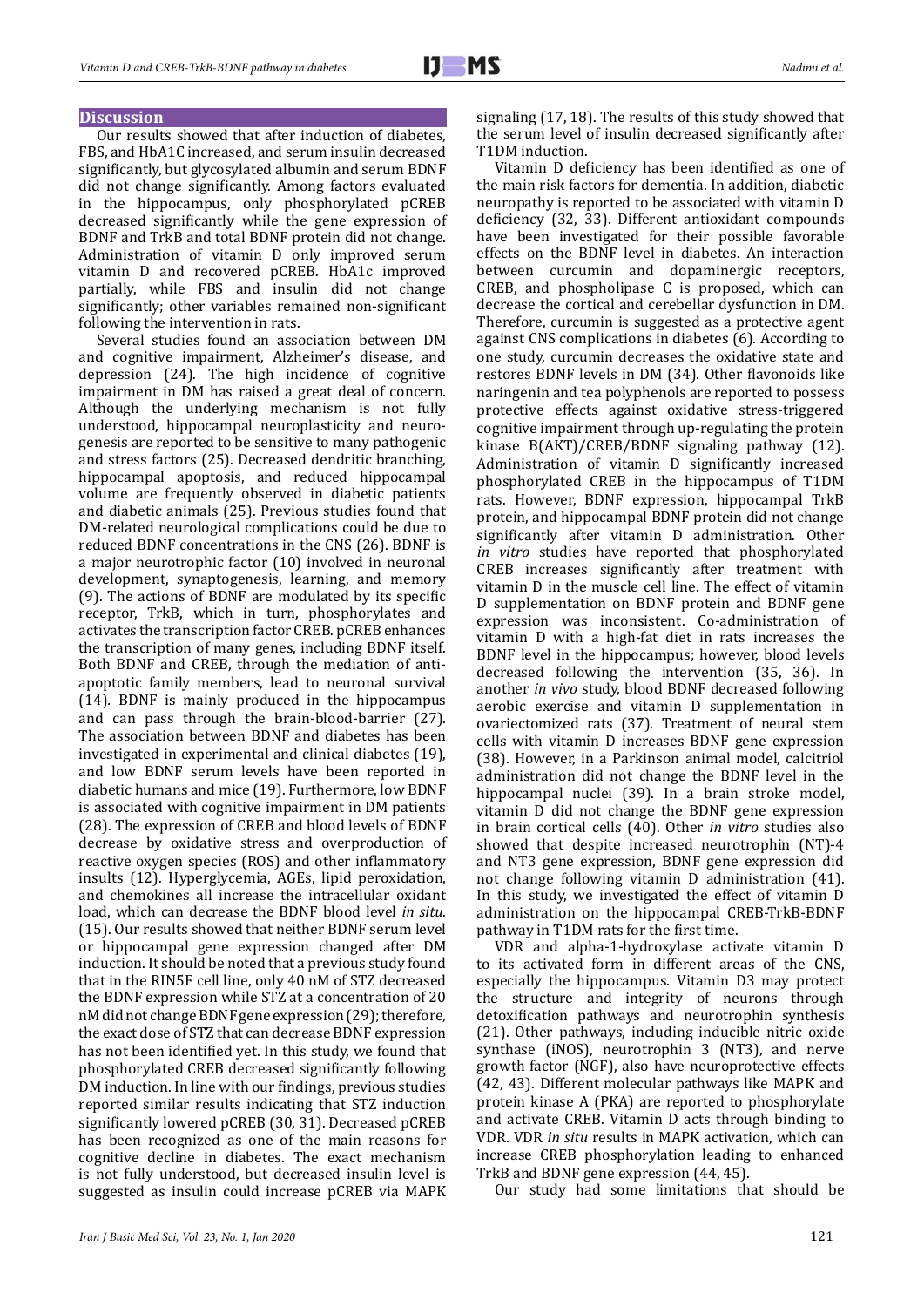acknowledged. First, the duration of our study was short, which could be the reason why not all factors changed after the intervention. In addition, it seems that investigating the effect of vitamin D administration on post-translation measurements could be helpful, for example, through applying the Western-blot method. Another limitation was the single dose of vitamin, as dose-escalating studies may be more helpful. It seems that another group, i.e., healthy rats receiving vitamin D dissolved in sesame oil, could help find out whether or not the present inconsistency is T1DM specific. Future studies should address these limitations.

# **Conclusion**

The results showed that vitamin D restores hippocampal pCREB in diabetic rats while other components of this pathway, including BDNF and TrkB, did not change after the intervention. Although protective agents that affect CNS complications and cognitive impairment in DM are not fully understood, but our findings showed that vitamin D be a promising agent for protection against CNS complications in diabetes.

# **Acknowledgment**

This study was part of a PhD thesis supported and funded by Tehran University of Medical Sciences International Campus, Tehran, Iran (TUMS-IC grant number 28826/103/01/94)

# **Conflicts of Interest**

The authors declare that there are no conflicts of interest.

#### **References**

1. DeFronzo RA, Ferrannini E, Groop L, Henry RR, Herman WH, Holst JJ, et al. Type 2 diabetes mellitus. Nat Rev Dis Primers 2015; 1:15019.

2. Control CfD, Prevention. National diabetes statistics report, 2017. Atlanta, GA: Centers for Disease Control and Prevention 2017.

3. Rathmann W, Giani G. Global Prevalence of Diabetes: Estimates for the Year 2000 and Projections for 2030: Response to Wild *et al*. Diabetes care 2004; 27:2568-2569.

4. Chan GC, Tang SC. Diabetic nephropathy: landmark clinical trials and tribulations. Nephrol Dial Transplant. 2015; 31:359- 368.

5. Leon BM, Maddox TM. Diabetes and cardiovascular disease: Epidemiology, biological mechanisms, treatment recommendations and future research. World J Diabetes 2015; 6: 1246-1258.

6. Kumar TP, Antony S, Gireesh G, George N, Paulose C. Curcumin modulates dopaminergic receptor, CREB and phospholipase C gene expression in the cerebral cortex and cerebellum of streptozotocin induced diabetic rats. J Biomed Sci 2010; 17:43.

7. Gonzalez CD, Lee M-S, Marchetti P, Pietropaolo M, Towns R, Vaccaro MI*, et al.* The emerging role of autophagy in the pathophysiology of diabetes mellitus. Autophagy 2011; 7:2- 11.

8. Kitamura T. The role of FOXO1 in β-cell failure and type 2 diabetes mellitus. Nat Rev Endocrinol 2013; 9:615-623.

9. Jiang T, Wang X-q, Ding C, Du X-l. Genistein attenuates isoflurane-induced neurotoxicity and improves impaired spatial learning and memory by regulating cAMP/CREB and BDNF-TrkB-PI3K/Akt signaling. Korean J Physiol Pharmacol 2017; 21:579-589.

10. Janardhanan A, Sadanand A, Vanisree AJ. Nardostachys jatamansi targets BDNF-TrkB to alleviate ketamine-Induced Schizophrenia-Like symptoms in rats. Neuropsychobiology 2016; 74:104-114.

11. Ravichandran V, Kim M, Han S, Cha Y. *Stachys sieboldii* extract Supplementation Attenuates Memory Deficits by Modulating BDNF-CREB and Its Downstream Molecules, in Animal Models of Memory Impairment. Nutrients 2018; 10:917.

12. Qi G, Mi Y, Wang Y, Li R, Huang S, Li X*, et al.* Neuroprotective action of tea polyphenols on oxidative stress-induced apoptosis through the activation of the TrkB/CREB/BDNF pathway and Keap1/Nrf2 signaling pathway in SH-SY5Y cells and mice brain. Food Funct 2017; 8:4421-4432.

13. Ye Y-L, Zhong K, Liu D-D, Xu J, Pan B-B, Li X*, et al.* Huanglian-Jie-du-tang extract ameliorates depression-like behaviors through BDNF-TrkB-CREB pathway in rats with chronic unpredictable stress. Evid Based Complement Alternat Med 2017; 7903918.

14. Manji HK, Quiroz JA, Sporn J, Payne JL, Denicoff K, Gray NA*, et al.* Enhancing neuronal plasticity and cellular resilience to develop novel, improved therapeutics for difficult-to-treat depression. Biol Psychiatry 2003; 53:707-742.

15. Reusch JE, Watson PA, Pugazhenthi S. Disruption of CREB regulated of gene expression in diabetes. Adv Mol Cell Endocrinol 2006; 5:211-231.

16. Dalle S, Quoyer J, Varin E, Costes S. Roles and regulation of the transcription factor CREB in pancreatic beta -cells. Curr Mol Pharmacol 2011; 4:187-195.

17. Begum N, Ragolia L. High glucose and insulin inhibit VSMC MKP-1 expression by blocking iNOS via p38 MAPK activation. Am J Physiol Cell Physiol 2000; 278:C81-C91.

18. Conejo R, de Alvaro C, Benito M, Cuadrado A, Lorenzo M. Insulin restores differentiation of Ras-transformed C2C12 myoblasts by inducing NF-κB through an AKT/P70S6K/p38- MAPK pathway. Oncogene 2002; 21:3739-3753.

19. Kalwat MA, Huang Z, McGlynn K, Cobb M. BDNF/TrkB signaling in pancreatic islet beta cells. BioRxiv 2018: 400010. 20. Chiu KC, Chu A, Go VLW, Saad MF. Hypovitaminosis D is associated with insulin resistance and β cell dysfunction. Am J Clin Nutr 2004; 79:820-825.

21. Ahmed HH, El Dayem SMA, Foda FMA, Mohamed HA. Significance of vitamin D in combination with calcium in modulation of depression in the experimental model. Der Pharma Chemica 2015, 7:128-147

22. Latimer CS, Brewer LD, Searcy JL, Chen K-C, Popović J, Kraner SD*, et al.* Vitamin D prevents cognitive decline and enhances hippocampal synaptic function in aging rats. Proc Natl Acad Sci U S A 2014; 111:E4359-E4366.

23. Schmittgen TD, Livak KJ. Analyzing real-time PCR data by the comparative C T method. Nat Protoc 2008; 3:1101-1108.

24. Cholerton B. Baker LD. Montine TI. Craft S. Type 2 diabetes, cognition, and dementia in older adults: toward a precision health approach. Diabetes Spectr 2016; 29:210-219.

25. Ho N, Sommers MS, Lucki I. Effects of diabetes on hippocampal neurogenesis: links to cognition and depression. Neurosci Biobehav Rev 2013; 37:1346-1362.

26. Nitta A, Murai R, Suzuki N, Ito H, Nomoto H, Katoh G*, et al.* Diabetic neuropathies in brain are induced by deficiency of BDNF. Neurotoxicol Teratol 2002; 24:695-701.

27. Ho N, Sommers MS, Lucki I. Effects of diabetes on hippocampal neurogenesis: links to cognition and depression. Neurosci Biobehav Rev 2013; 37:1346-1362.

28. Zhen YF, Zhang J, Liu XY, Fang H, Tian LB, Zhou DH*, et al.* Low BDNF is associated with cognitive deficits in patients with type 2 diabetes. Psychopharmacology 2013; 227:93-100.